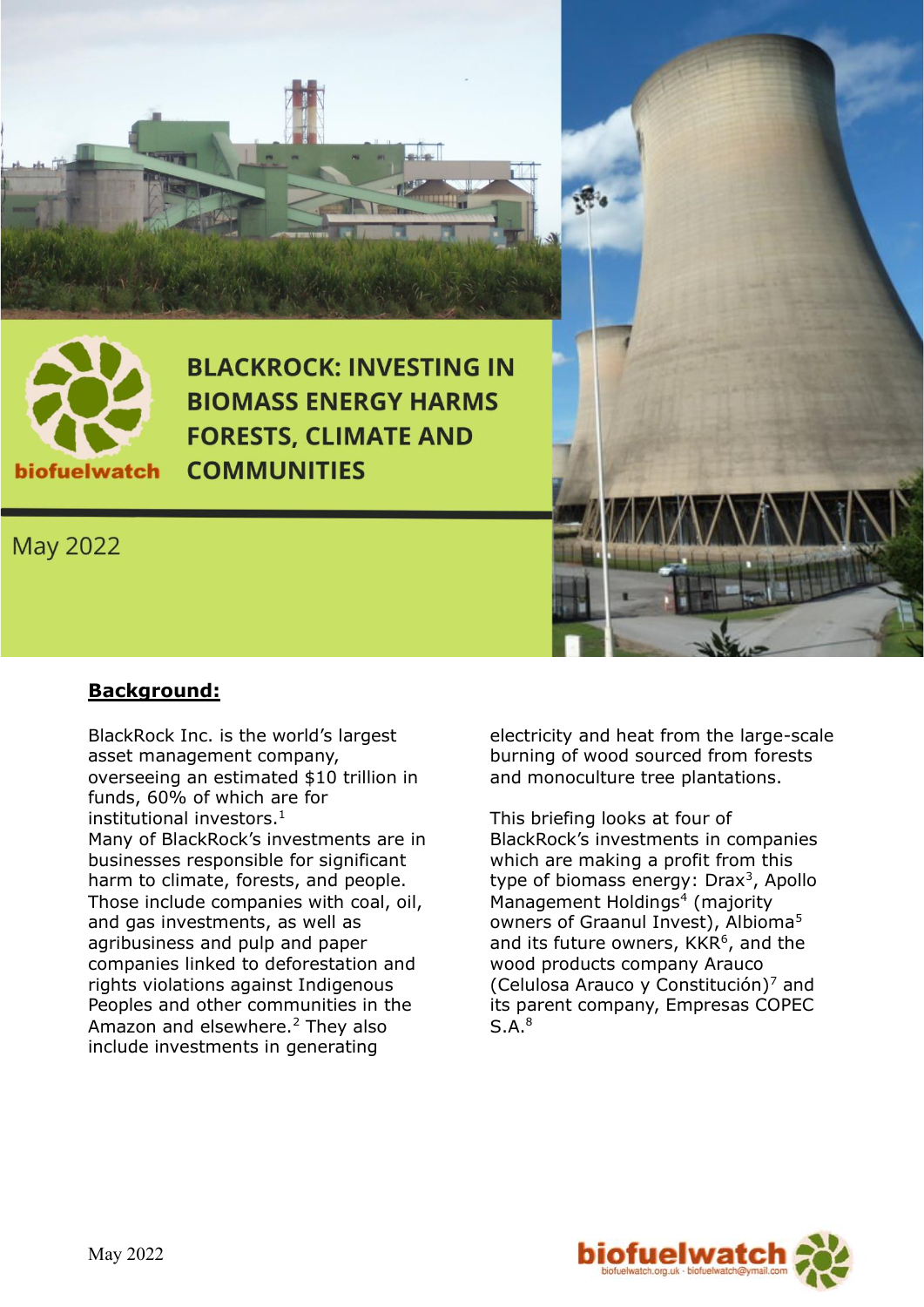## **Impacts of large-scale burning of wood from forests and tree plantations:**

The harmful impacts of energy from burning wood from forests and tree plantations are summarised in a joint statement about the "Biomass Delusion" signed by 175 environmental organisations from 36 countries.<sup>9</sup> They include:

- *Worsening climate change*: Upfront CO2 emissions from burning wood are no less than those from burning coal per unit of energy. Even in the most optimistic scenario, it will take decades before new trees can sequester the  $CO<sub>2</sub>$  emitted, time we do not have if we want to have any chance of avoiding more than 1.5 or even 2 degrees of warming.
- *Harming forests:* The expansion in large-scale wood bioenergy is leading to more

intensive and extensive logging, depleting biodiversity, water resources and soils. It also drives further replacement of forest ecosystems with monoculture tree plantations.

• *Harming people***:** Large-scale biomass combustion and the processing of wood to pellets result in substantial air pollution, linked to respiratory and cardiovascular illness. Facilities are often located next to already disadvantaged communities. Monoculture tree plantations, especially in the Global South, are frequently linked to landgrabbing and violations of the rights, lives and livelihoods of Indigenous Peoples and other local communities.



Area logged for wood pellets by Pinnacle", Photo: Michelle Connolly, Conservation North

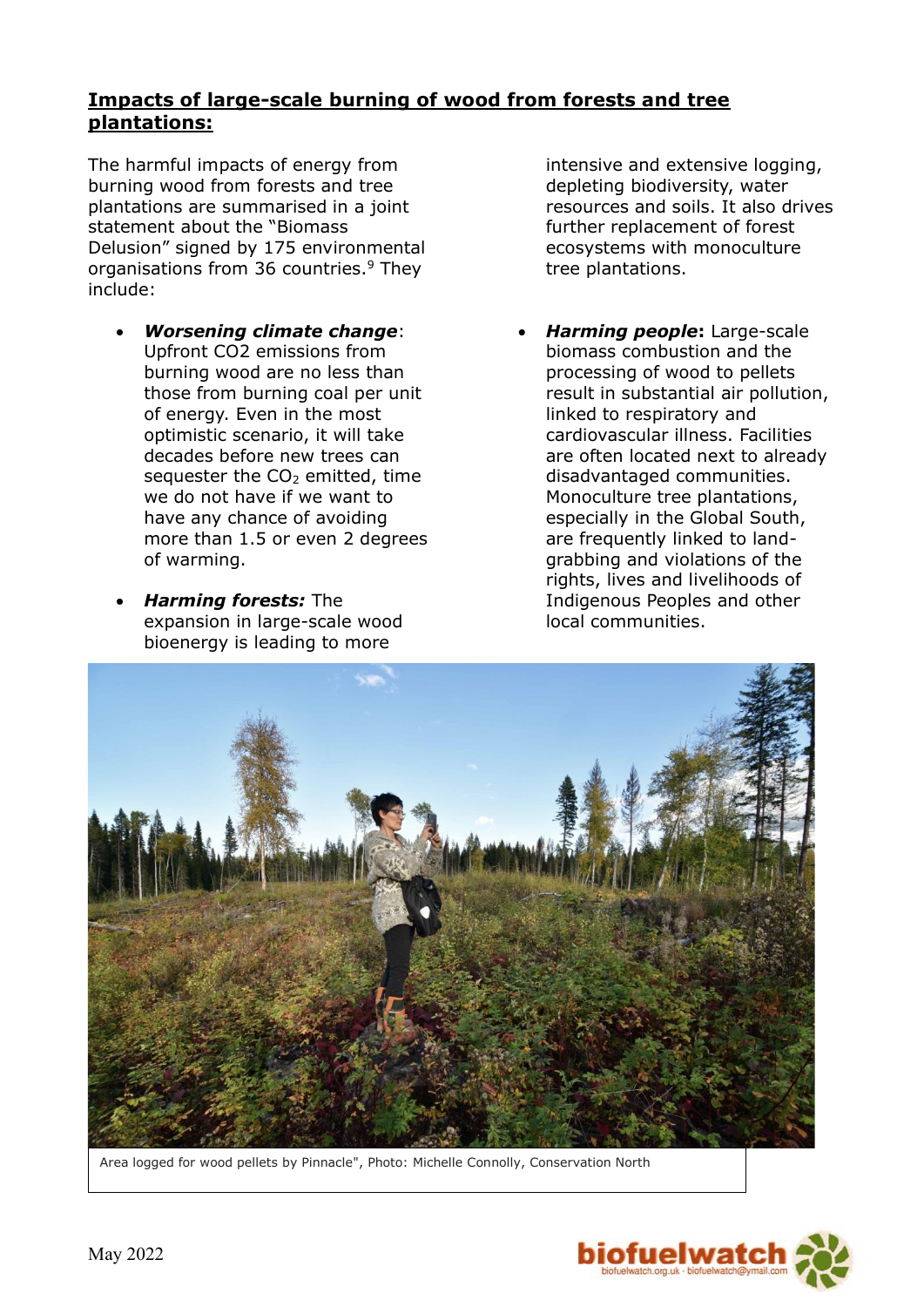## **Drax Plc:<sup>10</sup>**



(Oldgrowth forest in British Columbia, Photo: Stand.Earth)

Drax's power station in Yorkshire, UK, burns more wood than any other plant in the world. Since its takeover of the Canadian company Pinnacle Renewable Energy in April 2022, Drax has also become the world's second biggest producer of wood pellets, both for its own use and for sale to other energy companies. All of Drax's pellet mills are located in the Southern USA and Canada.

Drax's power station burns imported wood pellets of a volume equivalent of 155% times the UK's total annual wood harvest. Most of the pellets are imported from the southern USA and Canada, followed by the Baltic States, Brazil and Portugal. Drax's largest

external pellet suppliers are Enviva and Graanul Invest, both discussed below.

In Canada, Drax owns 7 pellet mills in located in British Columbia and two in Alberta. In 2021, prior to Drax's acquisition of the plants, the environmental NGO Stand.earth published "Risk Maps" showing that "*Pinnacle's seven wood pellet facility 'haul zones' [in BC] overlap with critical primary forests and threatened species habitat*". The organisation warned that "*.*" <sup>11</sup> Since then, Drax has admitted in its 2021 Annual Report $12$  that it indeed sources wood from old growth forests for its pellet mills – not just in BC, but also in Alberta. Drax states: "*Our approach continues to evolve as the provincial Government of BC embarks on a multi-year comprehensive review of old growth forests, including interim protections for some of these forests until the review is completed. We...will follow the development of new policies related to old growth management closely, and ensure our procurement policies and procedures are aligned*". In other words, Drax will continue pelletising and burning wood from old growth forests for as long as it remains legal in the Province. In April 2022 Drax hired BC's former Chief Forester, who had until then played a decisive role in ensuring the legality of continued old growth forest logging.

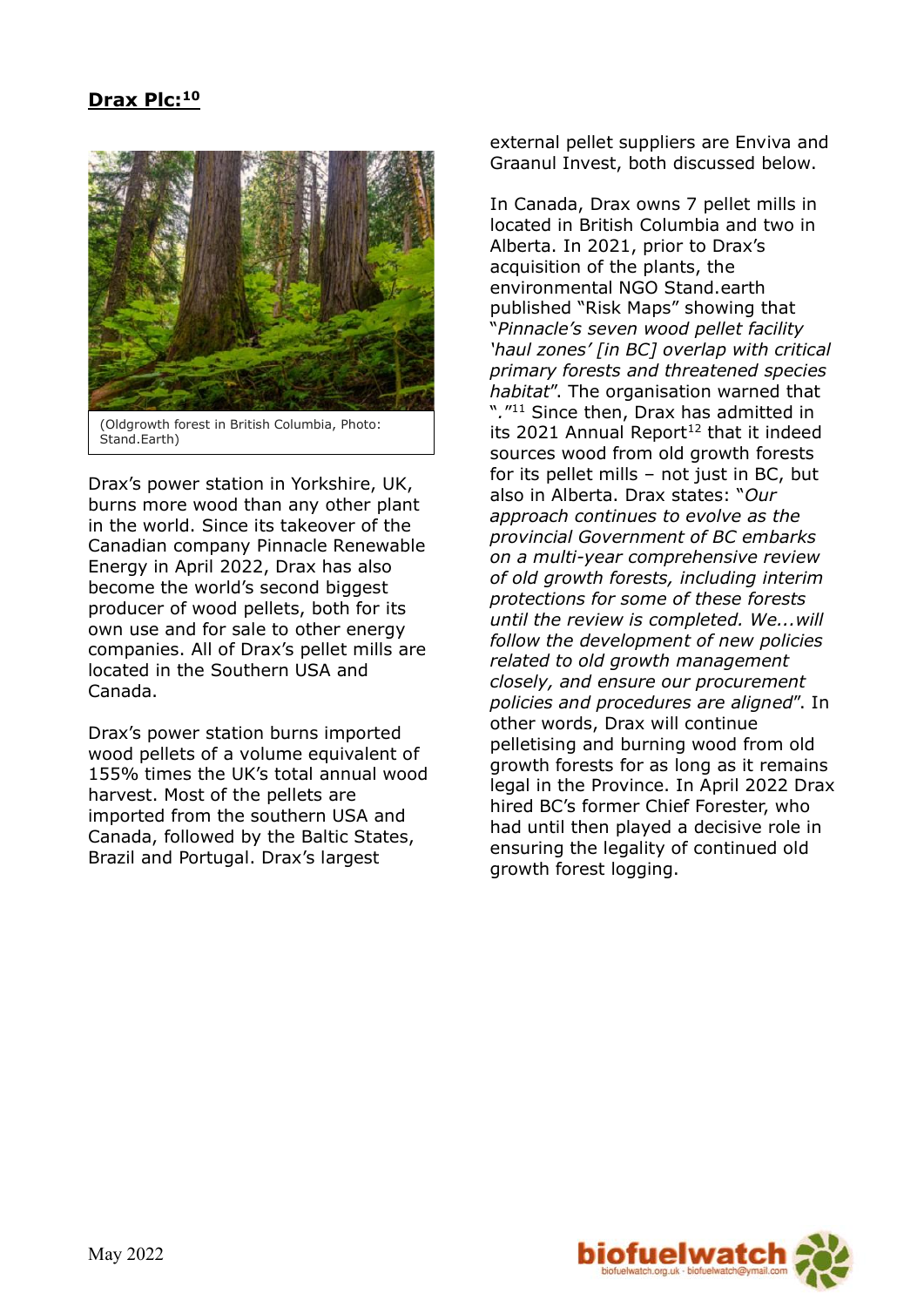# **Albioma S.A.:<sup>13</sup>**



(Log trucks entering Enviva pellet manufacturing plant in Southampton, Virginia, Photo: Dogwood Alliance)

Albioma is a French energy company in the process of being acquired by the multinational investment company KKR.<sup>14</sup> At present, the majority of the energy generated by Albioma comes from coal power plants with co-firing of biomass, mostly sugar cane residues (bagasse), in three French Overseas Territories (Martinique, Guadeloupe, Réunion) and in Mauritius. Starting in the French Overseas Territories, Albioma has started phasing out coal burning by replacing coal with biomass, the vast majority of its wood pellets are imported from North America. Investing in import-reliant bioenergy undermines

the main goal of energy policy agreed across France as well as by the administrations of Martinique, Guadeloupe and Réunion, which is Energy Autonomy.<sup>15</sup>

Albioma first started burning wood pellets on Martinique in 2018, sourced from Enviva in the Southeastern USA. Enviva pellets are now also being burned in an Albioma plant on Guadeloupe and are expected to meet most of Albioma's future pellet demand of around 1.4 million tonnes a year. The first of Albioma's two large coal-tobiomass plant conversions on Réunion is currently underway.

Enviva routinely sources wood, including whole logs from mature trees, from the clearcutting of highly biodiverse coastal hardwood forests in the Southeastern USA. Most of is pellet plants are sited in locations where the wood dust, air pollution and noise from their operations disproportionately affect black and low-income communities, who are often already exposed to high levels of industrial pollution and social deprivation.



(Aerial view of clear cut site in North Carolina, Photo: Dogwood Alliance)

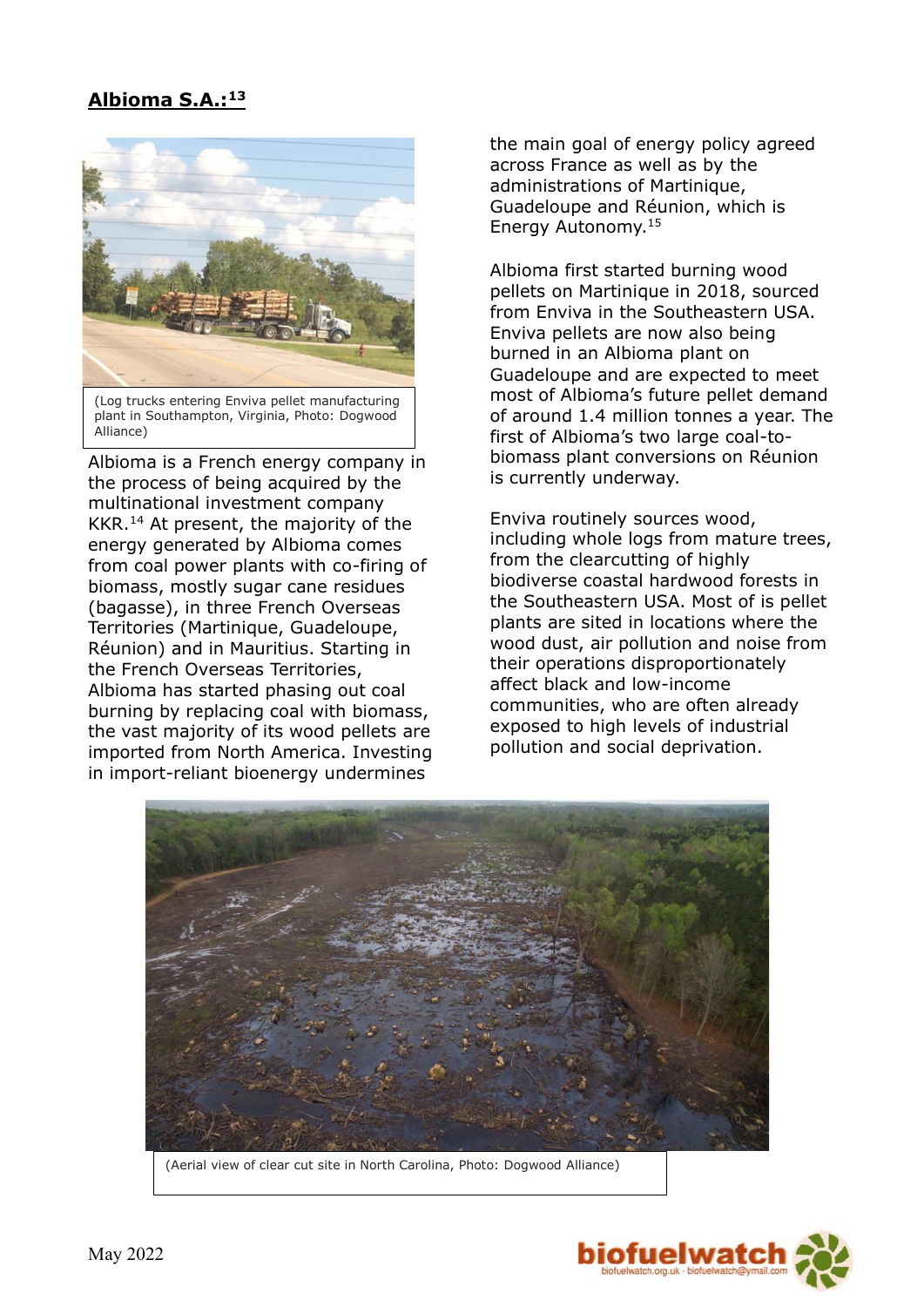# **Graanul Invest:**

Graanul Invest is Europe's largest pellet producer. The company was founded in Estonia by Raul Kirjanen in 2003. While Kirjaunen remains CEO, most of the shares were bought by Aollo Global Management Inc. in August 2021.<sup>16</sup>

Graanul Invest owns 12 pellet plants: 4 in Estonia, 6 in Latvia, 1 in Lithuania and 1 in Texas, USA. $17$  Its pellets are sold to European energy companies, including Drax, RWE and Ørsted.

In July 2021, the Centre for Research on Multinational Corporations (SOMO) in the Netherlands, commissioned by Greenpeace Netherlands, published a detailed report describing how Graanul's wood pellet production in

Estonia has been aggravating the climate and biodiversity crises. $18$ 

The report focuses on three particularly damaging logging practices in Estonia: logging in High Conservation Value Forest areas, logging in watersheds, and logging in peatlands. The authors found that: "G*raanul Invest is either involved in [each of] these controversial felling practices as a forest company or has been linked to them as a forest company client…The company does not have systems and procedures in place to prevent wood from other controversial logging sites being used to produce wood pellets.*"



(Graanul's Osula pellet plant, Estonia, Photo: Biofuelwatch)

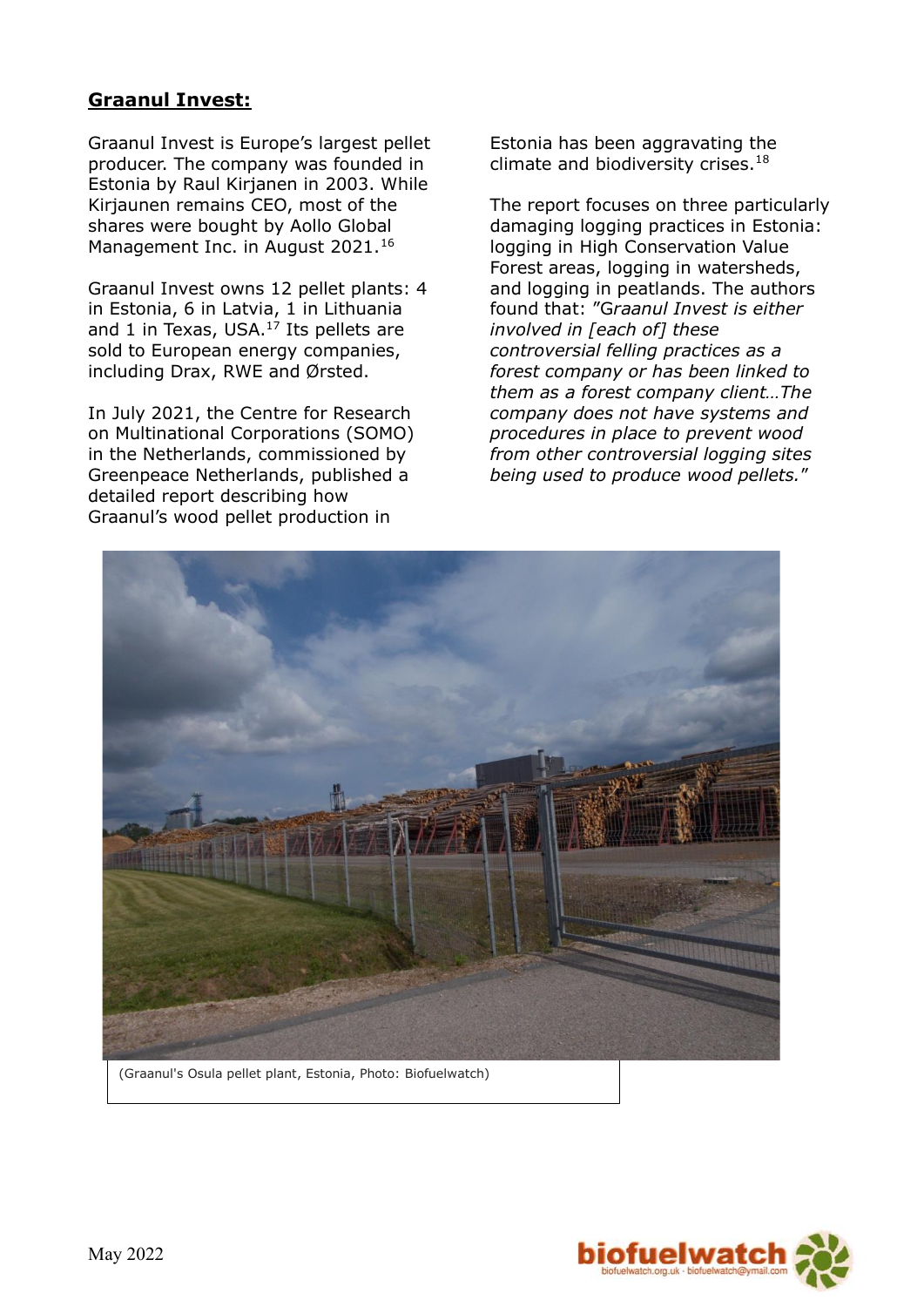# **Arauco:**

Arauco, part of the Empresas COPEC group, is a multinational company headquartered in Chile, which owns 7 pulp mills as well as sawmills, panel board plants and biomass heat and power stations. Arauco also owns more than one million hectares of monoculture eucalyptus and pine plantations in Chile, Uruguay and Argentina. Its activities are linked to land conflicts, violations of the rights of Indigenous Peoples and other communities, river, air and noise pollution and other environmental and social harm.<sup>19</sup>

In October 2021, Colectivo VientoSur, Global Forest Coalition and Environmental Paper Network published a joint case study about Arauco's Valdivia biomass power station in Chile.<sup>20</sup> The biomass plant is co-located with pulp mill, however, it burns far more wood than required by that pulp mill, making additional profits from selling electricity to the public grid. The

scale of electricity generation by the plant requires not just residues from the pulp mill, but additional pine and eucalyptus wood to be burned. Arauco's Valdivia pulp mill, biomass plant and plantations have had severely negative impacts on the region's indigenous Mapuche communities, and on their environment. Those include water pollution which has destroyed ecotourism and bird watching activities that had been benefitting local communities and businesses, harm to human health, a loss of livelihoods for small farmers as their land is taken over by tree plantations, causing rural depopulation, land-grabbing and fraudulent land purchases.

Arauco is now in the process of completing an expansion of one of their pulp facilities that will include a brand new biomass plant, exponentially increasing demand for feedstock for not only pulp but for biomass electricity generation.<sup>21</sup>



(Aftermath of devastating wildfires in Chile in 2017, to which monoculture tree plantations are prone, Photo: Techo/Flickr)